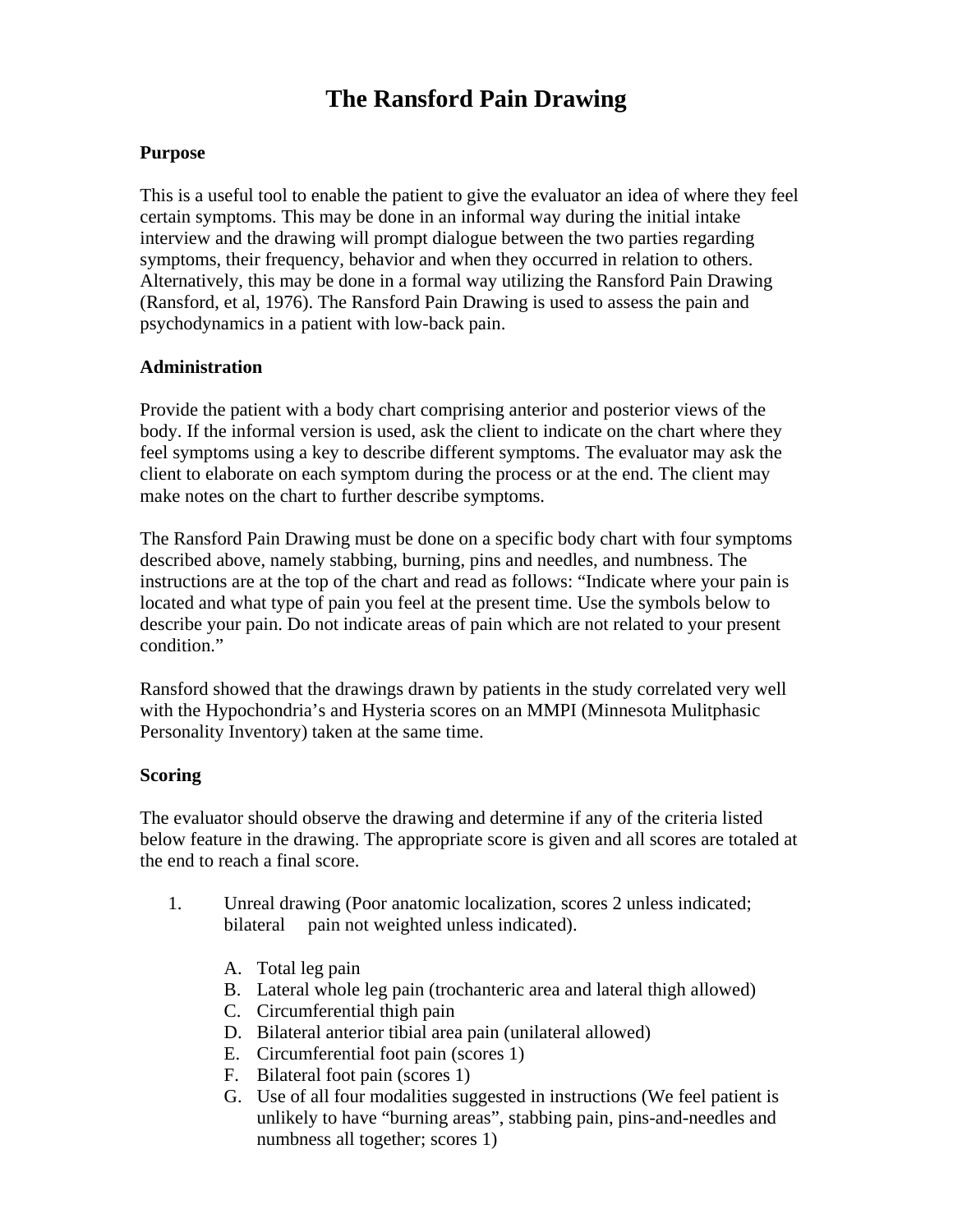- 2. Drawing showing expansion or magnification of pain. (May also represent unrelated symptomology. Bilateral pain not weighted.)
	- A. Back pain radiating to iliac crest, groin or anterior perineum (each scores 1; coccygeal pain allowed)
	- B. Anterior knee pain (scores 1)
	- C. Anterior ankle pain (scores 1)
	- D. Pain drawing outside the outline; this is a particularly good indication of magnification (scores 1 or 2 depending on extent).
- 3. "I particularly hurt here" indicators. Some patients need to make sure the evaluator is fully aware of the extent of symptoms (each category scores 1; multiple use of each category is not weighted).
	- A. Add explanatory notes
	- B. Circle painful areas
	- C. Draw lines to demarcate painful areas
	- D. Use arrows
	- E. Go to excessive trouble and detail in demonstrating the pain areas (using the symbols suggested).
- 4. "Look how bad I am" indicators.
	- A. Additional painful areas in the trunk, head, neck or upper extremities drawn in. Tendency towards total body pain (scores 1 if limited to small areas, otherwise scores 2).

### **Interpretation**

A score of 3 or above indicates poor psychodynamics.

The test is also useful as a distraction test to observe patient behavior while sitting or standing, depending what position he/she is in when doing the drawing.

This test takes approximately 5 to 8 minutes to administer and approximately 5 minutes to score.